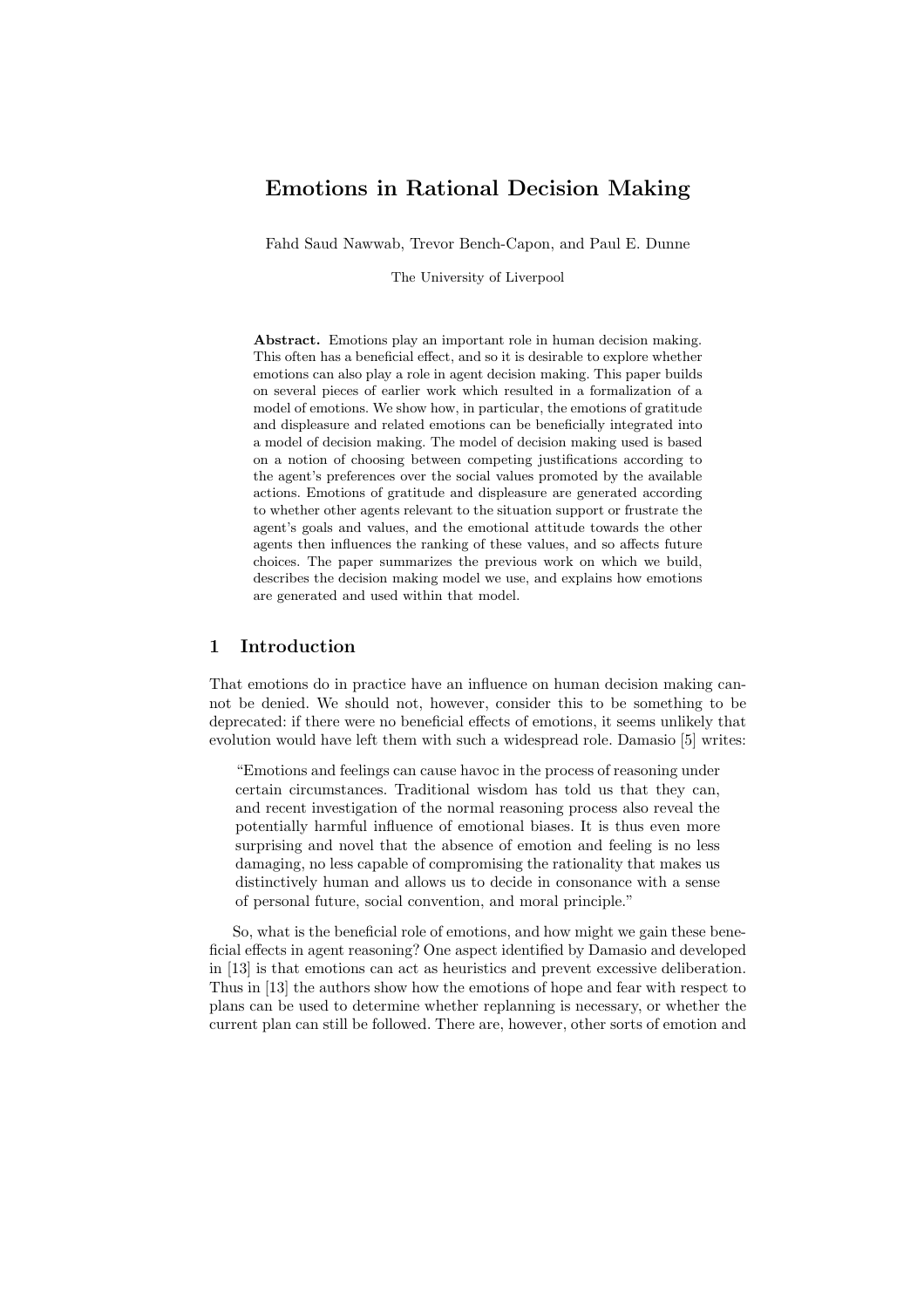other roles. In this paper, we will consider the emotions of gratitude, displeasure, like, dislike, joy and distress to show how these emotions can impact on practical reasoning. We argue that these emotions play an important role in social interaction: humans adopt emotional attitudes towards one another, and this seems to play an essential role in developing and maintaining cooperation, and behaving towards one another in a consistent and appropriate way. These emotions also seem to act as tie-breakers to enable a reasoned choice between two alternatives which are equally acceptable on purely rational grounds. We will show how these effects can be realised in a computational model of practical reasoning.

There are several approaches to modeling emotions in artificial agents. One example is the EBDI model built by Jiang et al [7] based on the famous BDI (Belief - Desire - Intention) model of Bratman [4] which incorporates an emotional function into that architecture. Another is that developed by Reilly [12] which aims to express emotions rather than influence decisions. Padgham and Taylor [11] introduced a system that is designed to treat emotions with goal-oriented behaviors trying to model the personality aspect of agents. The work of Steunebrink et al [13], which takes the Ortony, Clore and Collins (OCC) model [10] as its basis, presented a formalization of a number of emotions, and as mentioned above, focused on the use of hope and fear in particular to guide replanning. We will take [13] as our starting point, and show how some of the other emotions impact on the practical reasoning mechanism described in [9].

In Section 2, we will briefly describe the work in emotional agents on which we base our own, and identify the specific emotions on which we will focus. Section 3 will describe the model of decision making we use, and Section 4 will show how emotions can be generated in this model and the ways in which they can influence decision making, using a simple two agent example. Section 5 walks through a more extended example and Section 6 offers some concluding remarks.

# 2 Emotional Agents

The original psychological basis for the work on which we build is provided by the model of (OCC) [10]. This model, which identifies twenty-two emotions organised into a concise hierarchy, is particularly attractive to those wishing to build computational models as it provides a specification of the conditions which give rise to each distinct emotion in terms of the computationally familiar notions of objects, events and actions. The OCC model includes notions of intensity of emotions, and identifies a number of variables which influence the intensity of the emotions experienced. The OCC model formed the basis of the implementation of a model of emotional agents developed by Reilly [12]. Reilly, whose aim was to construct believable emotional agents, gives a system capable of generating emotions, storing them, and expressing them through behavior. Reilly gives a simplified method of determining intensity, using only a subset of the variables from the OCC model, most importantly the *importance* and *unex*-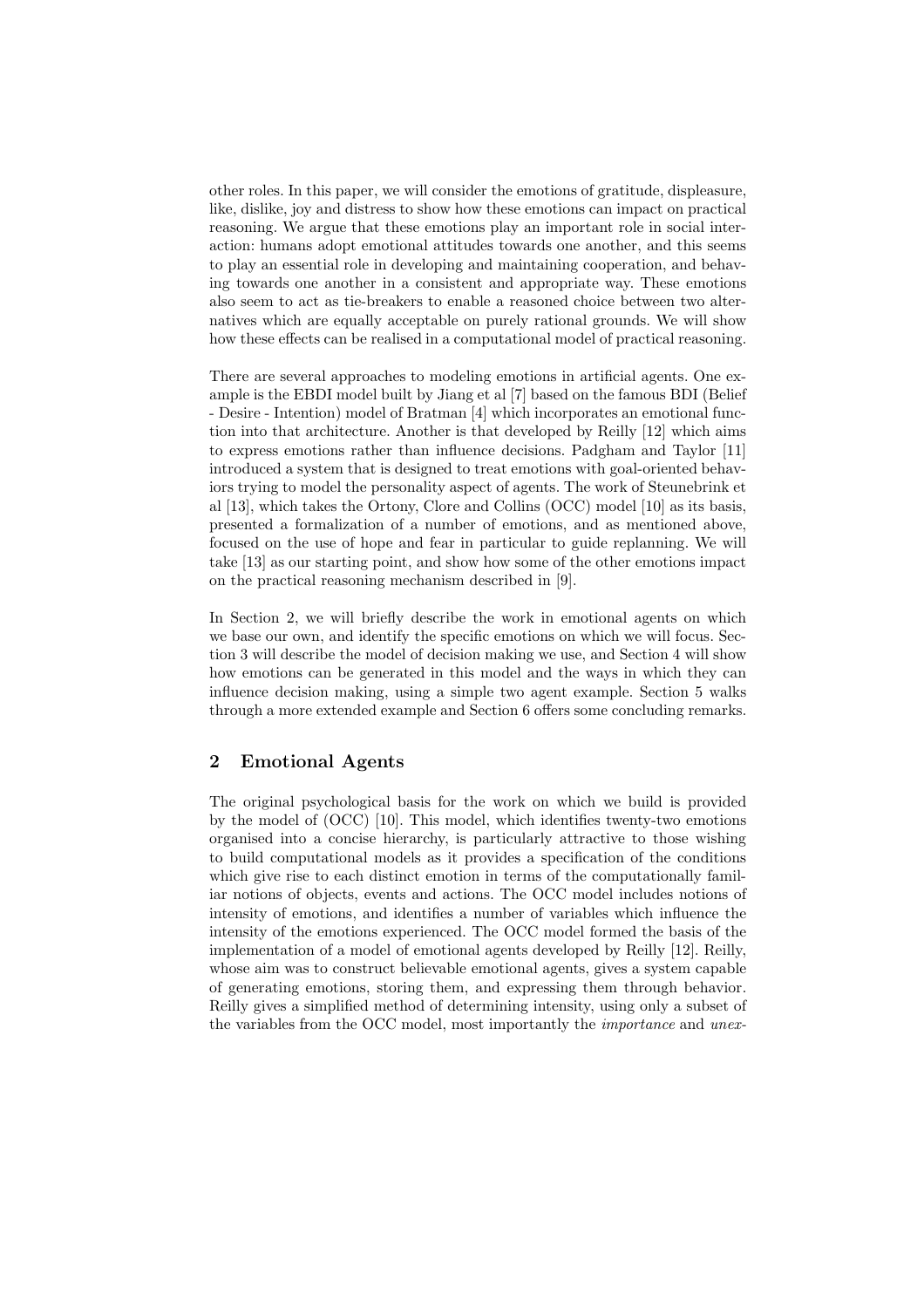pectedness of the triggering event. Under storage, Reilly includes discussions of, and options for, the mechanisms for combining emotions of a similar type and enabling them to decay over time. Reilly recognises that different combinations and decay mechanisms may be appropriate for different emotions. As far as expression goes, Reilly's focus is on believability and he does not make any strong claims for how it interacts with rationality in decision making. We adopt Reilly's approach to the quantitative aspects of emotions.

The immediate precursor of our approach is the work done by the agents' group at Utrecht e.g. [8, 13]. They have provided a formalisation of the emotions of the OCC model, and have shown how hope and fear in particular can play a role in decision making. In [13], the twenty-two emotional fluents of the OCC model are defined. We largely follow their definitions, but subscript states of affairs with the name of an agent where appropriate. We also change the names of some of the emotions: we regard love, hate and anger as suggesting more intensity than is necessary, and so will use like, dislike and displeasure instead.

Definition 1 (Emotional Fluents); The set Emotions is the set of emotional fluents, which is defined as follows:

 $\text{Emotions} = \text{i} \frac{\partial y_i(k_i)}{\partial x_i(k_i)}$  $distress<sub>i</sub>(k<sub>i</sub>),$  $hope_i(\pi, k_i),$  fear<sub>i</sub> $(\pi, \neg k_i),$  $satisfactor_i(\pi, k_i), \quad disappointment_i(\pi, k_i),$  $relief_i(\pi, \neg k_i),$  fears – confirmed<sub>i</sub> $(\pi, \neg k_i),$  $happy - for_i(j, k),$  resentment<sub>i</sub> $(j, k),$  $gloating_i(j, k),$   $pity_i(j, k),$  $pride_i(\alpha_i),$  shame<sub>i</sub> $(\alpha_i),$  $admitation_i(j, \alpha_j),$  reproach<sub>i</sub> $(j, \alpha_j),$  $like_i(j),$  dislike<sub>i</sub> $(j),$  $gratification_i(\alpha_i,k_i), \,remorse_i(\alpha_i,k_i),$  $gratitude_i(j, \alpha_j, k_i), \quad displacement (j, \alpha_j, k_i),$ 

Where i and j are distinct agents,  $\alpha_i$  and  $\alpha_j$  are actions available to these agents,  $\pi$  a plan of agent i expressed as a sequence of actions, and k is a partial state of affairs, so that  $k_i$  is a goal of agent *i*.

From this definition, we can see that the twenty-two emotions can be divided into eleven pairs. For example, distress is the negative correlate of joy, and so on down the list. We can also note that emotions form a number of distinct types, with respect to their arguments.

- Those relating to a plan: joy, distress, hope, fear, satisfaction, dissatisfaction, relief and fears-confirmed. We will not consider these further as we do not consider plans in this paper.
- Those directed towards another agent. Gratitude and displeasure are directed towards another agent in respect of that other agent's action bringing about or frustrating a state of affairs desired by the emotional agent. Admiration and reproach are also directed towards another agent in respect of that other agent's action, but here there is no connection with the emotional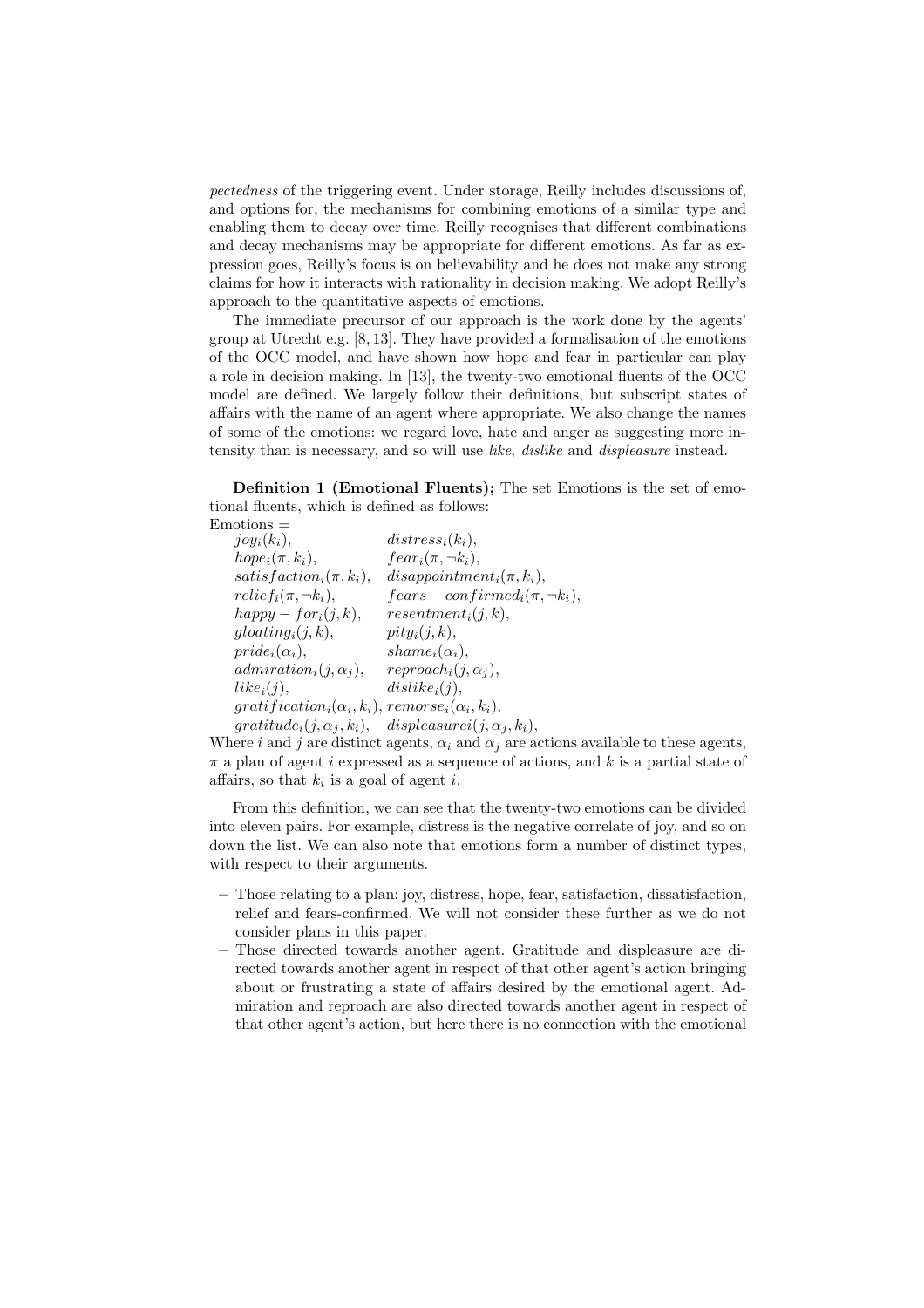agent's goals. Like and dislike are directed towards another agent, but in respect of no particular event. Gloating and pity, happy-for and resentment are directed towards another agent in respect of a state of affairs which need not be a goal of the emotional agent

- Gratification and remorse correspond to gratitude and displeasure, but this time are directed by the agent towards itself in respect of its own action and its effect on the agent's goals.
- Joy and distress, which are experienced when goals are achieved or fail to be achieved.

In this paper our focus will be on three pairs in particular: gratitude and displeasure; like and dislike; and joy and distress. In general, terms we are considering an agent which selects an action hoping to realise some goal. Whether it is successful or not, depends in part on the actions of other agents. Where other agents cooperate in realising the goal; the emotional agent will feel gratitude towards them, and conversely, if they frustrate the goal the emotional agent will feel displeasure. Over a series of actions, gratitude will accumulate into liking and displeasure into disliking. Similarly a series of successful actions will lead to joy and unsuccessful actions to distress. Of course, actions giving rise to admiration and respect will also influence like and dislike, and gratification and remorse will influence joy and distress. Here, however, we shall consider only gratitude and displeasure and the emotions influenced by them. Widening the scope into other related emotions will be left for future work. In the next section, we will present our model of decision making before going on to explain how the emotions of gratitude and displeasure are generated in this context.

# 3 A Model of Agent Decision Making

The model of agent decision making is based on the approach of [1], which has been further developed in [9]. The approach relies on argumentation techniques: candidate actions are identified by providing prima facie justifications for them by instantiating a particular argumentation scheme. This justification can then be critiqued by a set of characteristic counterarguments. The decision is then made by choosing a defensible set of action justifications. In [9] five steps were identified:

- 1. Formulating the Problem: A representation of the problem scenario in terms of an Action-Based Alternating Transition System (AATS) [14].
- 2. Determining the Arguments: An instantiating of an argument scheme justifying an action in terms of the AATS, and identifying counter arguments based on critical questions appropriate to that scheme. A formal description of the argument scheme and critical questions can be found in [1].
- 3. Building the Argumentation Framework: The arguments and counter arguments identified in the previous set are formed into a Value Based Argumentation Framework (VAF) [3].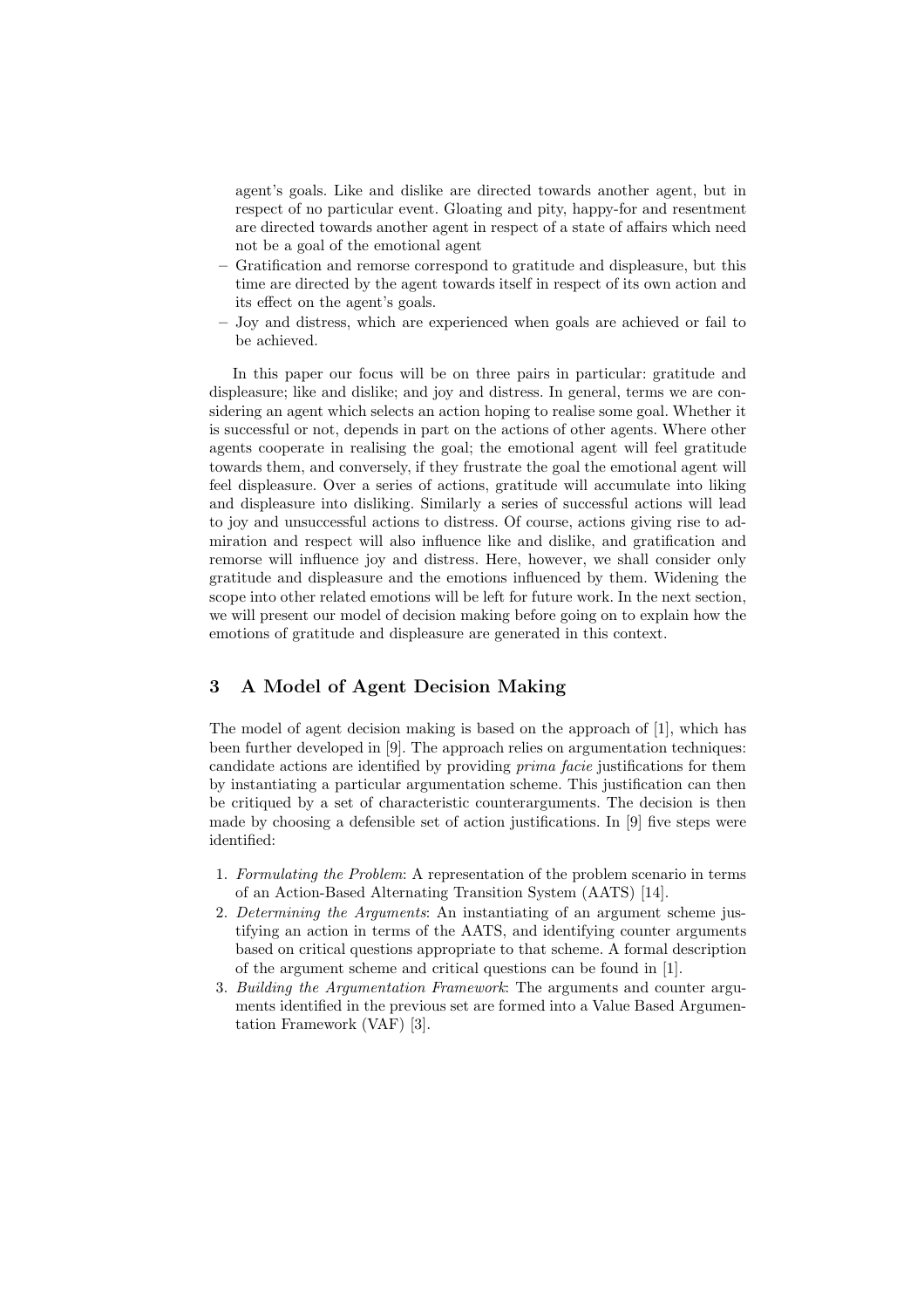- 4. Evaluating the Framework: The particular value ordering of the agent concerned is now used to identify the preferred extension of the framework for that agent. This identifies the arguments that withstand the critique from the perspective of the decision making agent.
- 5. Sequencing the Actions: The set of actions justified in the previous step are now sequenced for execution.

Here we are especially interested in the fourth step: our contention is that the emotional state of the agent will affect its ordering of values, and so lead to a preferred extension different from that of an agent unaffected by emotions. We will, now, give some necessary detail of the argument scheme, the AATS, and VAFs.

The particular argument scheme and its associated critiques used in Step 2 was introduced in [2]. The argument scheme to justify an action is as follows:

AS1: In the current circumstances R, action A is justified, since it will bring about new circumstances S, which realise goal G, which promotes value V.

What is distinctive about this scheme is that it distinguishes three aspects of the results of an action: the state of affairs which follows from the action; desirable elements of that state of affairs, the goal, and the reasons why those elements are desirable, the value. Values, which are social values, such as liberty and equality, are central here. Suppose we wish to justify an increase in taxes, then our goal may be redistribution of income, justified by our desire to promote equality, or our goal may be to have more money to spend on national defense, promoting the value of national security. Different justifications will appeal to different audiences, depending on their values and the order in which they priorities them. A fuller discussion of values and their role can be found in [2]. What is important here is that using this scheme associates arguments with values.

In order to generate the arguments, [1] uses a formulation of the problem as an Action-Based Alternating Transition System (AATS). AATS was introduced in [14] in order to represent the effect of a group of agents acting independently in a situation, so that the result of the action of a given agent is dependent on the actions of the other agents concerned. The states of the AATS represent possible states of affairs, and the transitions between them, that is actions composed from the individual actions of the relevant agents. Thus, if two agents can each independently choose one of three actions, there will be nine possible joint actions. Additionally, each of the transitions can be labeled with the values promoted by moving from the source state to the target state. In [1], the argument scheme for justifying actions was formally described by reference to an AATS, as were the possible counterarguments to such a justification. The formal definition of an AATS is given in Definition 2, and the argument scheme AS1 is defined in terms of an AATS in Definition 3. Each transition from the current state which promotes some value can be used to instantiate AS1 and so justifies the agent in performing its component of the corresponding joint action. This justification is, however, subject to counterarguments, and so the result is a set of conflicting arguments, which will justify a range of actions, some of which may be incompatible. These arguments can be ascribed a status by forming them into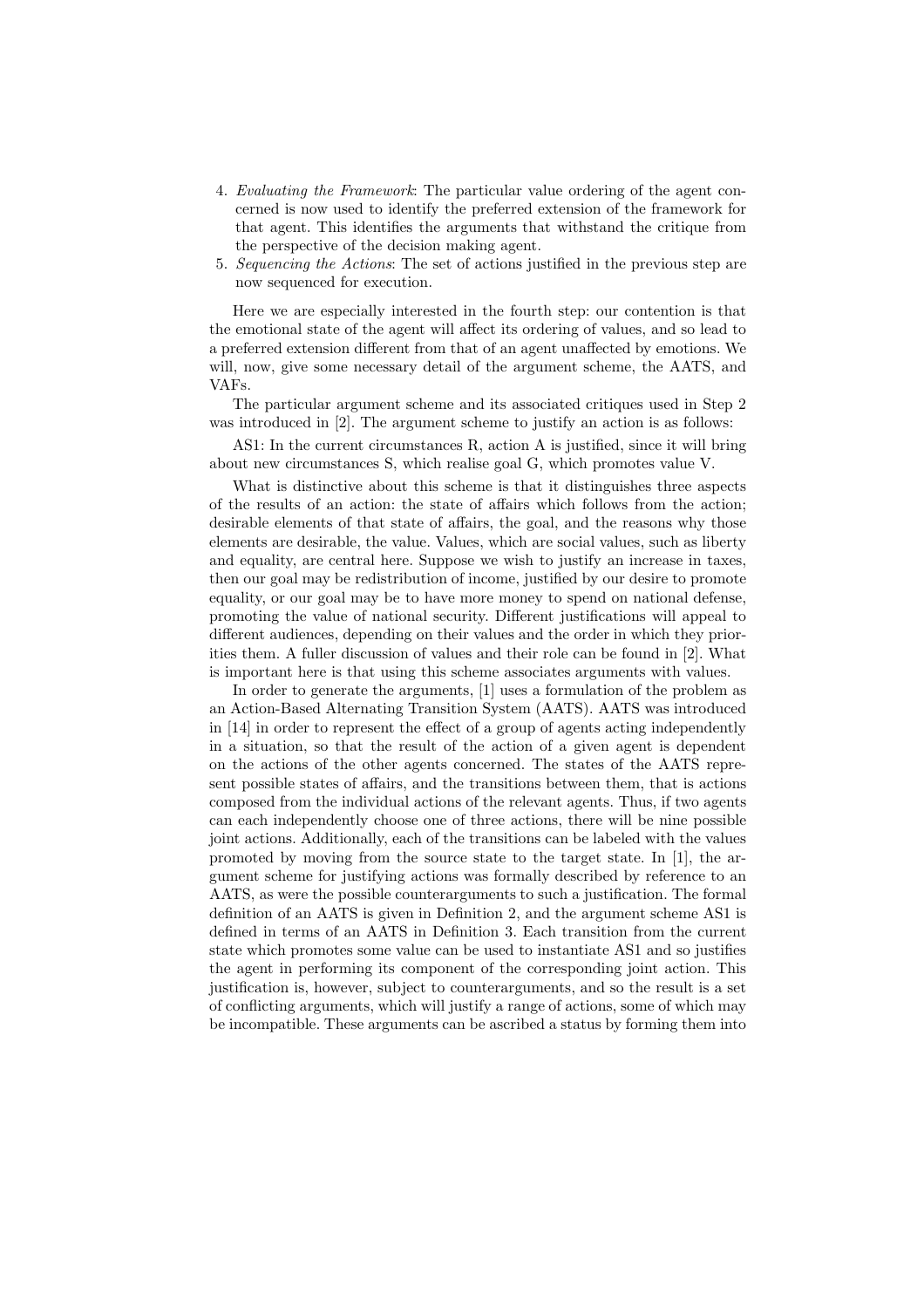a Value-Based Argumentation Framework (VAF) [3], an extension of standard Argumentation Frameworks (AF) [6], which are presented in Definitions 4 and 5 below. Whereas, in an AF, attacks always succeed, in a VAF an argument is defeated by its attacker, if that attacker is associated with a value of equal or greater preference. Note that AS1 associates arguments which instantiate it with a value. The agent may now, by applying its preference ordering over values, identify a set of acceptable arguments in the VAF. The actions justified by these arguments will be those that the agent will choose, in the light of its preferences.

**Definition 2: AATS**. A joint action  $j_{Ag}$  for a set of k agents  $Ag$ , is a tuple  $\langle \alpha_1, ..., \alpha_k \rangle$ , where for each  $\alpha_i$   $(j \leq k)$  there is some  $i \in Ag$  such that  $\alpha_j \in Ac_i$ , the set of available actions for agent i. Sets of available actions are  $disjoint$ , i.e.  $i \neq j \Rightarrow Ac_i \cap Ac_j = \emptyset$ . The set of all joint actions for a set of agents Ag is denoted by  $J_{Ag}$ , so  $J_{Ag} = \prod_{i \in Ag} Ac_i$ . Given an element  $j_{Ag}$  of  $J_{Ag}$  and an agent  $i \in Ag$ , i's action in  $j_{Ag}$  is denoted by  $j_i$ 

An AATS is a  $(2n+8)$  element tuple  $S = \langle Q, q_0, Ag, Ac_1, Ac_n, Av_1, Av_n, \rho, \tau, \Phi, \pi, \delta \rangle$ Q is a finite, non-empty set of states

 $q_0 = q_x \in Q$  is the initial state

 $Ag = \{1, ..., n\}$  is a finite, non-empty set of agents

 $Ac_i$  is a finite, non-empty set of actions, for each  $i \in Ag$  (where we recall that  $Ac_i \bigcap Ac_j = \emptyset$  whenever  $i \neq j$ )

 $Av_i$  is a finite, non-empty set of values  $Av_i \subseteq V$ , for each  $i \in Ag$ 

 $\rho$ :  $Ac_{Ag} \rightarrow 2^Q$  is an action precondition function, which for each (joint) action  $\alpha \in Ac_{Ag}$  defines the set of states  $\rho(\alpha)$  from which  $\alpha$  may be executed

 $\tau$  :  $Q \times J_{Ag} \rightarrow Q$  is a partial system transition function, which defines the state  $\tau(q, j)$  that would result by performing j from state q - note that, as this function is partial, not all joint actions are possible in all states (cf. the precondition function above)

 $\Phi$  is a finite, non-empty set of atomic propositions

 $\pi$ :  $Q \to 2^{\Phi}$  is an interpretation function, which gives the set of propositions satisfied in each state: if  $p \in \pi(q)$ , then this means that the propositional variable  $p$  is satisfied (equivalently, true) in state  $q$ 

 $\delta\ : Q \times Q \times Av_{Ag} \to \{+,-,=\}$  is a valuation function which defines the status (promoted (+), demoted (-) or neutral (=)) of a value  $v_u \in Av_{Ag}$  ascribed by the agent to the transition between two states:  $\delta(q_x, q_y, v_u)$  labels the transition between  $q_x$  and  $q_y$  with one of  $\{+,-,\equiv\}$  with respect to the value  $v_u \in Av_{Ag}$ .

Definition 3 : Argumentation Scheme AS1 expressed in terms of AATS. The initial state  $q_0$  is  $q_x \in Q$ ; agent  $i \in Ag$  should perform  $\alpha_i$ , consistent with the joint action  $j_{Ag} \in J_{Ag}$  where  $j_{Ag_i} = \alpha_i$ , so that  $\tau(q_x, j_{Ag}) = q_y$ ,  $p_a \in \pi(q_y) \setminus \pi(q_x)$ and for some  $v_u \in Av_i$ ,  $\delta(q_x, q_y, v_u) = +$ .

Definition 4: Value-Based Argumentation Framework (VAF). VAF is a triple  $\langle H(X, A), \nu, \eta \rangle$ , where X is a set of arguments, A is a binary relation on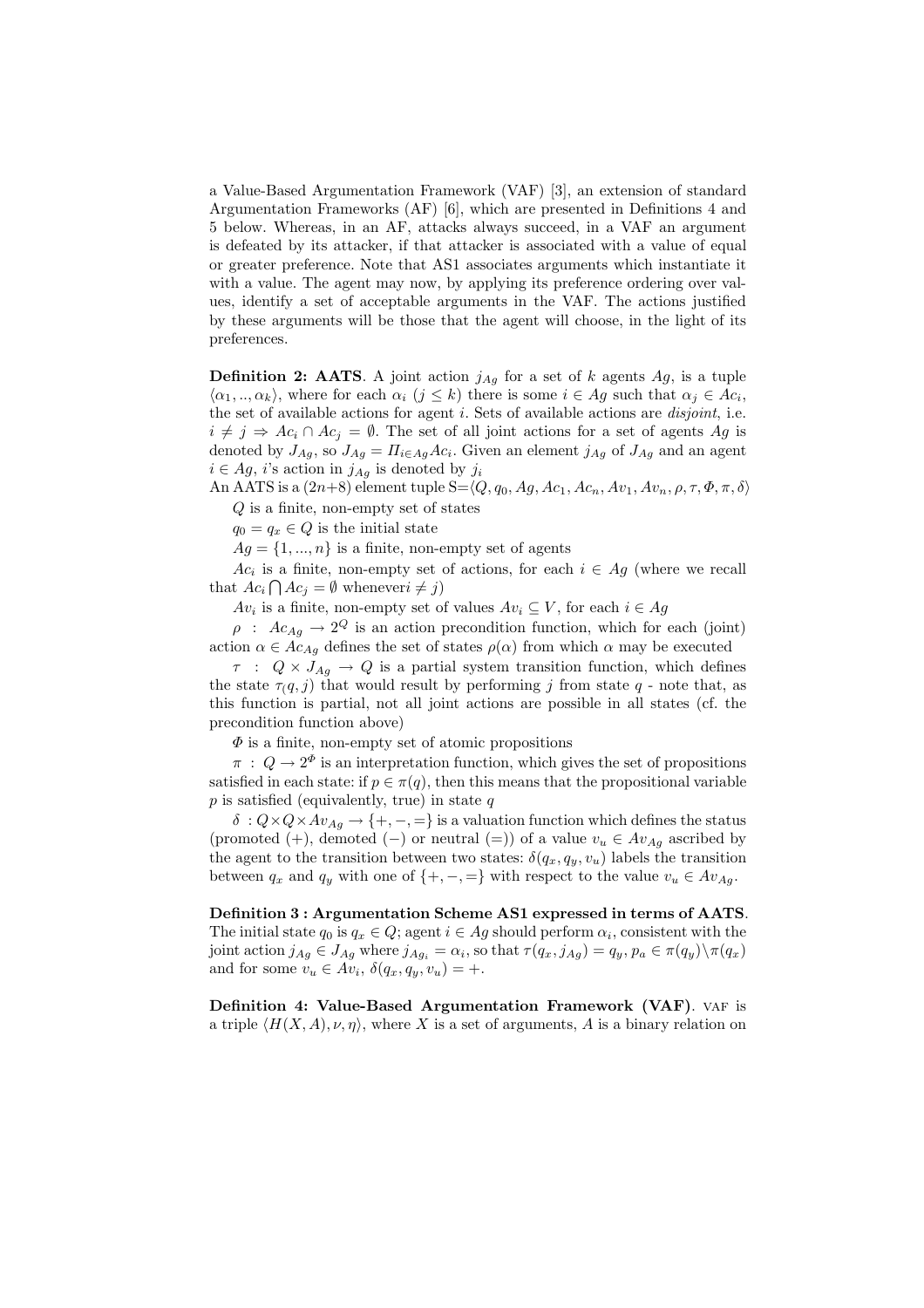arguments, called the attack relation (i.e.  $H(X, A)$ ) is a standard argumentation framework in the sense of [6]),  $\nu = v_1, v_2, ..., v_k$  a set of k values, and  $\eta : X \to \nu$ a mapping that associates a value  $\eta(x) \in \nu$  with each argument  $x \in X$ . A specific audience,  $\alpha$ , for a VAF  $\langle H, \nu, \eta \rangle$ , is a total ordering of  $\nu$ . We say that  $v_i$  is preferred to  $v_j$  in the audience  $\alpha$ , denoted  $v_i \succ_\alpha v_j$ , if  $v_i$  is ranked higher than  $v_i$  in the total ordering defined by  $\alpha$ .

**Definition 5: Admissibility in VAFs.** Let  $\langle H(X, A), V, \eta \rangle$  be a VAF and  $\alpha$  an audience. For arguments x, y in X, x is a successful attack on y (or x defeats y) with respect to the audience  $\alpha$  if:  $\langle x, y \rangle \in A$  and it is not the case that  $\eta(y) \succ_{\alpha} \eta(x)$ . An argument x is acceptable to the subset S with respect to an audience  $\alpha$  if: for every  $y \in X$  that successfully attacks x with respect to  $\alpha$ , there is some  $z \in S$  that successfully attacks y with respect to  $\alpha$ . A subset R of X is conflict-free with respect to the audience  $\alpha$  if: for each  $\langle x, y \rangle \in R \times R$ , either $\langle x, y \rangle \notin A$  or  $\eta(y) \succ_{\alpha} \eta(x)$ . A subset R of X is admissible with respect to the audience  $\alpha$  if: R is conflict-free with respect to  $\alpha$  and every  $x \in R$  is acceptable to R with respect to  $\alpha$ . A subset R is a preferred extension for the audience  $\alpha$  if it is a maximal admissible set with respect to  $\alpha$ .

### 3.1 Example with Two Agents

In section 5 we give an extended example, but we here use a simpler example. Suppose two colleagues, Teddy and Karen, need to travel from Liverpool to Paris for a conference. They can choose to travel by plane or train. The plane is faster, but the train journey is much more comfortable. Their choice, therefore, comes down to whether they prefer the value of comfort or of speed. There is, however, a third consideration: it is more pleasant to travel in company than alone. The initial state has Karen and Teddy in Liverpool and there are four joint actions, depending on their independent choice of train or plane. These joint actions are: **J1:** Teddy plane(Tp) Karen plane(Kp) **J2:** Teddy plane(Tp) Karen train(Kt) J3: Teddy train(Tt) Karen train(Kt) J4: Teddy train(Tt) Karen plane(Kp)

The transitions will promote the values of Teddy's Comfort (Ct), Teddy's Speed (St), Karen's Comfort (Ck) and Karen's Speed (Sk), and a Pleasant Journey (P). Note that comfort and speed are promoted in respect of particular agents, whereas the pleasant journey is a common good. On the basis of the AATS shown in Figure 1 we can get a number of instantiations of AS1: A1: Karen travel by train  $(Kt)$  to reach  $q1/q3$  to promote her comfort  $(Ck)$ . A2: Karen travel by plane (Kp) to reach q2/q4 to promote her Speed (Sk). A3: Teddy travel by train (Tt) to reach  $q1/q2$  to promote his comfort (Ct). A4: Teddy travel by plane (Tp) to reach  $q3/a4$  promote his speed (St).

A5: Both travel by train  $(Kt, Tt)$  to reach q1 for a pleasant journey $(P)$ .

A6: Both travel by plane (Kp, Tp) ro reach  $q4$  for a pleasant journey(P).

These arguments form a VAF as shown in Figure 2, the attack relations representing that a person cannot travel both by train and by plane. First, let us suppose that the agents consider only their own values. Suppose that Karen orders her values  $Ck > P > Sk$ . For her, A1 will resist the attacks of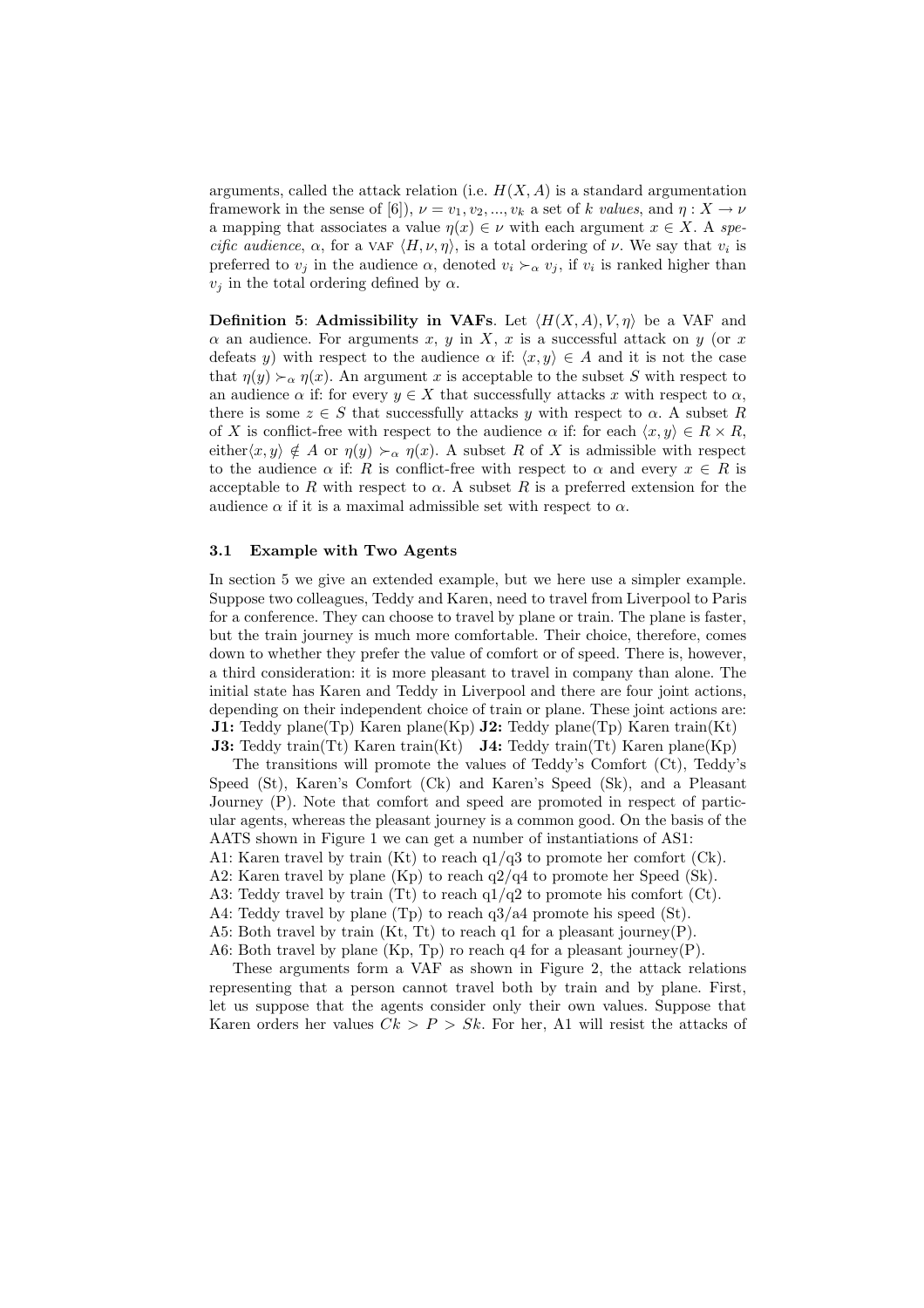

Fig. 1. The AATS of the example



Fig. 2. VAF graph of the example

A2 and A6, and in turn defeat them, so that A5 is also justified for Karen, that is her preferred extension is (A1, A5). Thus, Karen will travel by train. But suppose that Teddy orders his values  $P > St > Ct$ . This preference gives rise to two preferred extensions: (A2, A4, A6) and (A1, A3, A5). Teddy can thus justify traveling by either method. Whereas Karen could ensure that her preferred extension was realised, since it does not matter what Teddy chooses, Teddy needs to predict Karen's actions in order to realise his goals. If he believed that Karen was equally likely to choose the plane and the train, he would choose the plane since  $St > Ct$ . But if he knows Karen's value order then he should choose the train since he should expect her to choose the train, so that J1 will not occur and choosing Tp will therefore lead to J2 rather than J1, reaching q3 rather than q4 and so failing to promote P.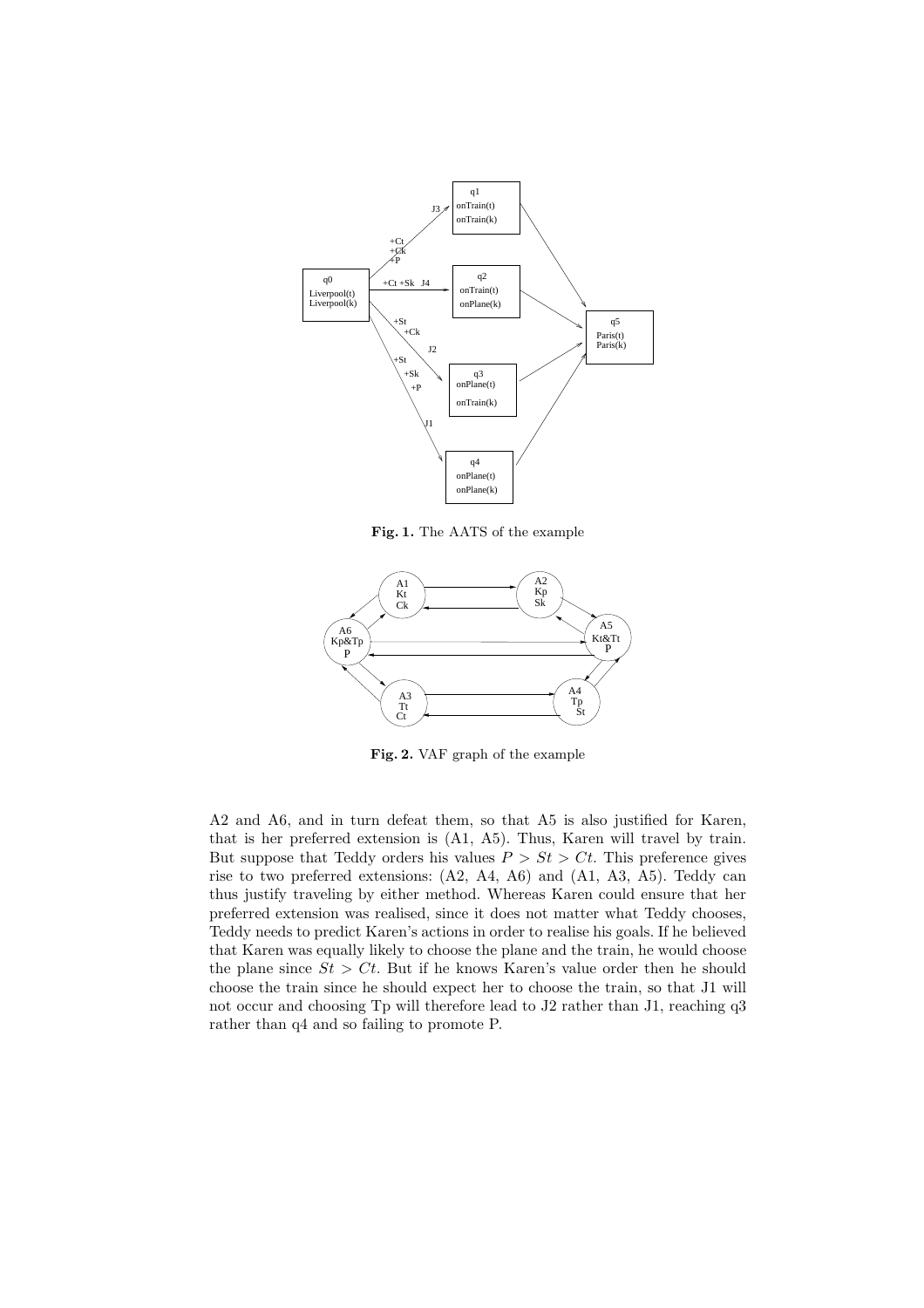Note, however, that since A1 subsumes two arguments, Karen's goal can be either q1 or q3. Since she also values P, this makes q1 preferred to q3, so her goal in A1 will be q1. Teddy on the other hand, because his choice is based on A5 or A6, needs to realise q1 or q4 respectively since Karen's choice leads to q2 or q3 P will not be promoted. In the next section, we will consider how the choices made by Teddy and Karen give rise to emotions, and how these emotions can affect subsequent choices.

## 4 Gratitude, Displeasure, Like, Dislike, Joy and Distress

#### 4.1 Generation

Recall that gratitude and displeasure are emotions directed by one agent towards another in respect of an action which brings about a state of affairs. This maps very well to the AATS structure in which an agent selects an action to reach a particular state and promote particular values, but is not able to ensure success since the actual state reached, and values promoted, depend on the actions chosen by the other agents involved, the joint action. In so far as the other agent does not allow the desired joint action, the agent will feel displeasure and in so far as it does assist in the joint action being performed, the agent will feel gratitude.

Recall from section 2, that the intensity of emotions depend on how important it is to reach the goal and how unexpected the action is. In our example, suppose first that Karen chooses to travel by train with q1 as her desired state. It is not of vital importance to her whether q1 or q3, the result of other possible joint action when she chooses the train, is reached: both promote her important value of C. For Teddy, on the other hand, it is important that the intended joint action is performed, since the alternative will not promote his important value of P. So if Teddy chooses the plane and Karen the train, both will be displeased with one another, since they had intended to reach a different state, and the value of a pleasant journey is not promoted by the actual joint action. Teddy will feel more displeasure than Karen since he set more importance on promoting P. Suppose, however, that their preferences were known to one another in advance, and that Teddy was well aware of Karen's extreme dislike of flying. Then, Karen's choice should have been expected, and so his displeasure should be reduced to that extent. Teddy's choice is less predictable, since he has two preferred extensions: thus if he chooses the plane, Karen may well feel more intense displeasure with respect to this aspect.

In practice, however, if Teddy knew of Karen's preference, so that he could recognise the train as her only rational choice, Teddy should have performed Tt hoping to reach q1. In this case, both want to reach q1, and this is the state they will reach. They may both feel gratitude towards the other. However, because Kt was entirely expected, and because Ct was less important than the now unrealised St, Teddy's gratitude is likely to be minimal. On the other hand, Teddy's choice was less predictable, and enabled Karen's desired state to be reached, and so she should feel rather more intense gratitude towards him.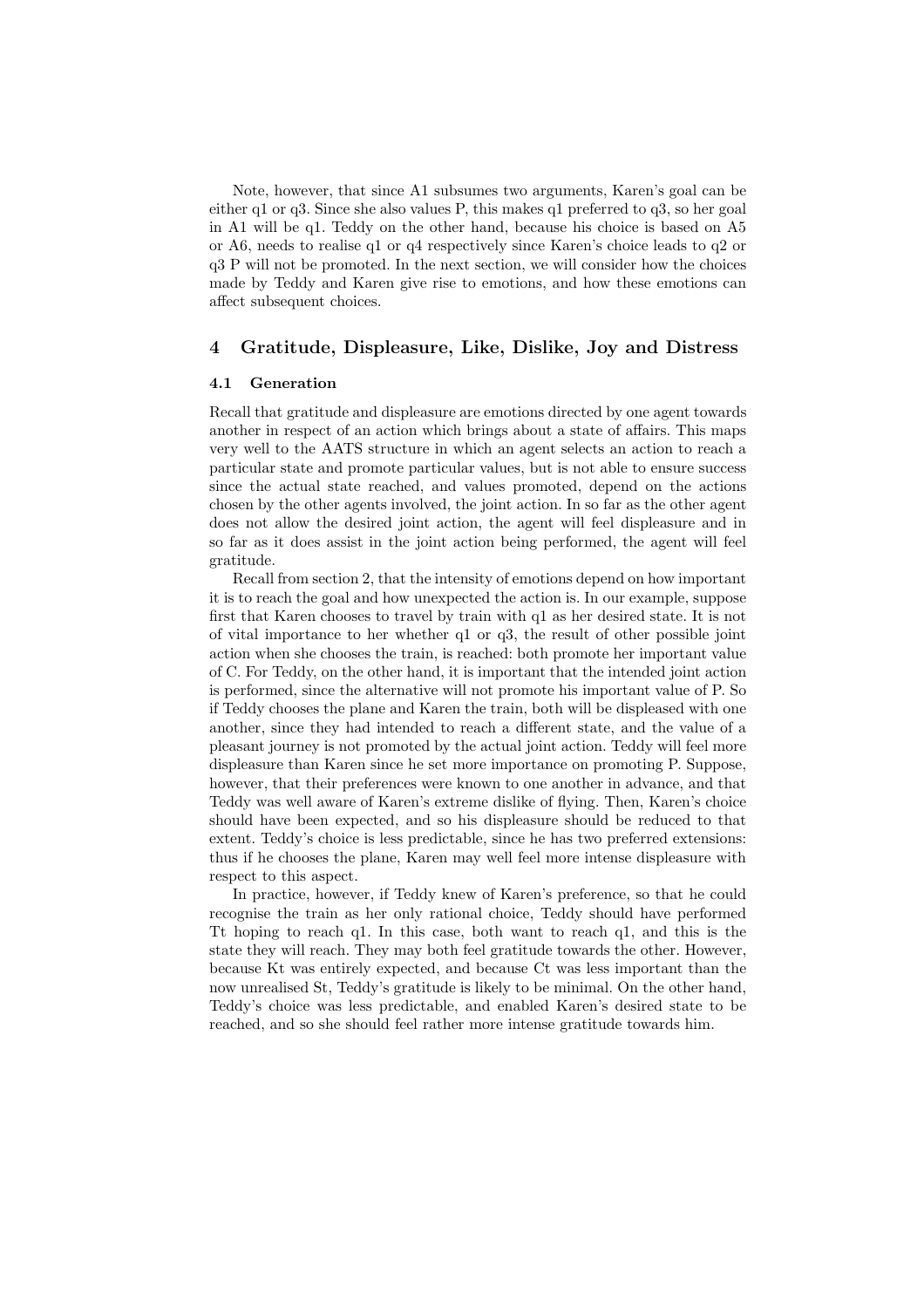We need to make some attempt to quantify importance and unexpectedness. For our current purposes precision is less important than getting the qualitative aspects right: provided importance and intensity move in the right direction, we can explore their effects. We therefore, use a very simple method. More sophisticated methods are also possible, and can be explored in future work, but the following has the correct characteristics.

Let Audience<sub>i</sub> be the order given to a set V of n values agent  $i = \langle v_n \rangle$  $v_{n-1} > ... > v_1$ ). Let q be a state such that moving from  $q_0$  to promote the set of values  $V_v \subseteq V$ . Now the *importance* of q to agent *i*, *importance*<sub>*i*</sub>(q) will be  $\sum_{i=1}^{i=n} v_i$  such that  $v_i \in V_v$ . Let  $VAR_0$  be the VAF formed by agent i in  $q_0$ and m the number of preferred extensions of  $VAR_0$  with respect to  $Audioce_i$ . Now the unexpectedness of the action of agent *i*,  $unexpectedness_{q_0}(i)$  in  $q_0$  will be  $1 - 1 \div m$ . Note that when an agent *i* is considering the expectedness of an action of some other agent  $j$ , it will often only be possible to estimate a partial order, increasing the value of  $m$  considerably. If there is information available about the probability of an agent choosing an action, that can be used instead of the calculation in terms of preferred extensions.

In our example, the importance of q1 is 5 for Karen and 4 for Teddy, the importance of q2 is 1 for both of them, the importance of q3 is 3 for Karen and 2 for Teddy, and the importance of q4 is 4 for Karen and 5 for Teddy. The unexpectedness of Karen choosing the train in  $q_0$  is 0, of Teddy choosing the train 0.5 and Teddy choosing the plane in 0.5.

Now suppose agent i in  $q_0$  desires to reach  $q_d$  and, given the action chosen by agent j,  $\alpha_j$ ,  $q_a$  is the state actually reached. Where  $q_d = q_a$ , the intensity of gratitude<sub>i</sub> $(j, \alpha_j, q_d)$  is importance<sub>i</sub> $(q_d) \times$  unexpectedness<sub>j</sub> $(q_0)$ . If  $q_d \neq$  $q_a$ , then the intensity of displeasure is  $(importance_i(q_d) - importance_i(q_a)) \times$ unexpectedness<sub>i</sub>( $q_0$ ).

So in the example, the intensities of the emotions experienced are as follows. When both choose the train: Teddy feels neither gratitude nor displeasure, since Karen's action was entirely expected, while Karen feels gratitude to Teddy with intensity 2.5. Where Karen chooses the train and Teddy the plane, Teddy feels no displeasure because Karen's choice was entirely predictable, whereas Karen feels displeasure with intensity 0.5. If both choose the plane, Teddy feels considerable gratitude (5) to Karen, since her action was entirely unexpected. whereas Karen feels only mild gratitude to Teddy (2), since P was of less importance to her. Finally, if Teddy chooses the train and Karen the plane, Teddy feels displeasure towards Karen of 4 and Karen to Teddy of 1.5.

Definition 6: Gratitude and Displeasure. Formally, suppose agent i seeks a state q from the current state  $q_k$  to promote value v,ie  $\delta(q_k, q, v) = +$ . Let  $J = \langle a_0, a_1, \ldots, a_n \rangle$  be an *intended* joint action whose effect achieves these, and  $J' = \langle a_0, b_1, \ldots, b_n \rangle$  be the actual joint action performed. Agent j is cooperative w.r.t the joint action J if  $b_i = a_j$ ; otherwise agent j is said to frustrate joint action J.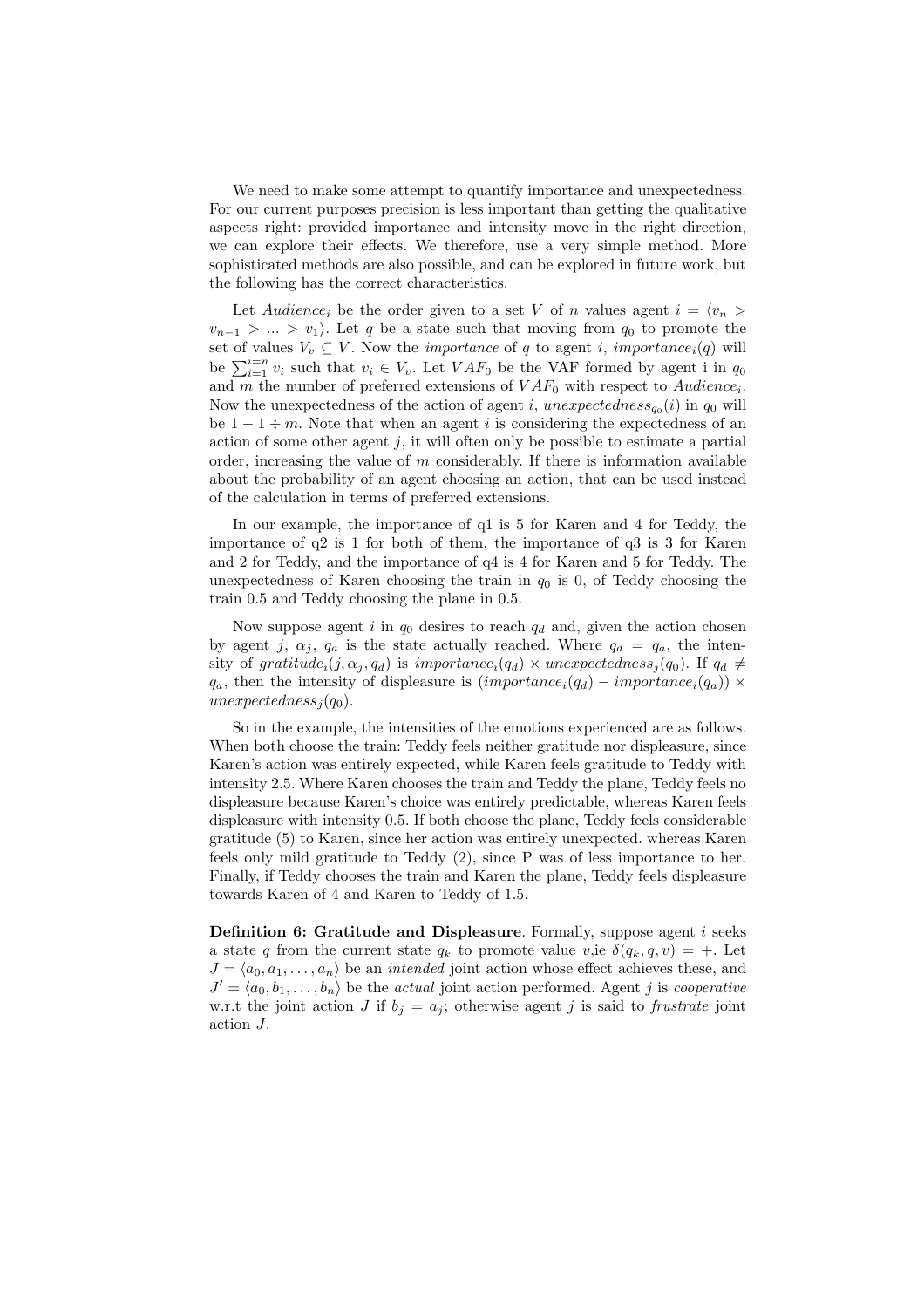We can now model gratitude and displeasure felt by agent  $i$  towards other agents in terms of the outcome of joint action  $J'$  relative to the value promoted. We have the following possibilities where performing  $J'$  results in the state  $q'$ 

- 1. If  $\delta\{q_k, q', v\} = +$  then gratitude $(i, b_j, g)$  for all cooperative agents.
- 2. If  $\delta\{q_k, q', v\}$  = then *displeasure* $(i, b_j, g)$  for all frustrating agents.

Gratitude and displeasure relate to a single action. In practice, agents will, over time, participate together in many joint actions, each with the potential to evoke gratitude and displeasure. These experiences of gratitude and displeasure will combine, taking into account intensity and decay over time, to form an overall attitude towards the other agent, giving rise to the emotions of like and dislike. Again for illustrative purposes we suggest a very simple mechanism; more sophisticated work can be found in [12].

Let  $L_i(j, t)$  be the intensity of like, where  $L_i(j, t)$  positive, or dislike, where  $L_i(j, t)$  negative, for agent i towards agent j at time t. Let  $G_i(j, v, t)$  be the intensity of gratitude felt by agent i towards agent j at t and  $D_i(j, v, t)$  be the intensity of displeasure felt by agent  $i$  towards agent  $j$  at t both with respect to v. Now  $L_i(j, t + 1) = L_i(j, t) + (G_i(j, v, t) - d_g) - (D_i(j, v, t) - d_d)$ , where  $d_g$  and  $d_d$  are suitable decay factors for like and dislike respectively. In our examples, for simplicity, we will not consider decay, so that like and dislike are only altered by specific experiences.

Similarly the achievement, respectively failure, of the goals will contribute to the overall attitude of the agent, and so contribute to the emotion of joy, respectively, distress. We provide a mechanism similar to that for like and dislike.

Suppose there are *n* other agents in Ag. Let  $J_1(v, t)$  be the intensity, with respect to some value v, of joy, where  $J_1(v, t)$  positive, or distress, where  $J_1(v, t)$ negative, for agent 1 at time t. Let  $\sum_{j=2}^{j=n} G_1(j, v, t)$  be the intensity of gratitude felt by agent *i* towards the other agents at tin respect of *v* and  $\sum_{j=2}^{j=n} D_1(j, v, t)$ be the intensity of displeasure felt by agent 1 towards the other agents at  $t$  with respect to v. Now  $J_i(v, t + 1) = J_i(v, t) + (G_i(j, v, t) - d_g) - (D_i(j, v, t) - d_d),$ where  $d_q$  and  $d_d$  are suitable decay factors. Again we will, for simplicity, not consider decay further in this paper.

#### 4.2 Influence on Decision Making

In the last section, we indicated how gratitude and displeasure can be evoked in our decision making model, and how over a series of actions these could lead to the emotions of like, dislike, joy and distress. In this section, we will describe how these emotions can impact decision making.

The mechanism by which emotions will influence decisions is by their impact on the value ordering of the emotional agent. Recall, from Section 3 that the crucial element in the decision making model is the preference order which the agent uses to identify the acceptable arguments in the VAF. Had Teddy preferred Speed to a Pleasant journey, he would not have considered using the train, whatever Karen's preferences. Thus, if the emotions are to have an effect, they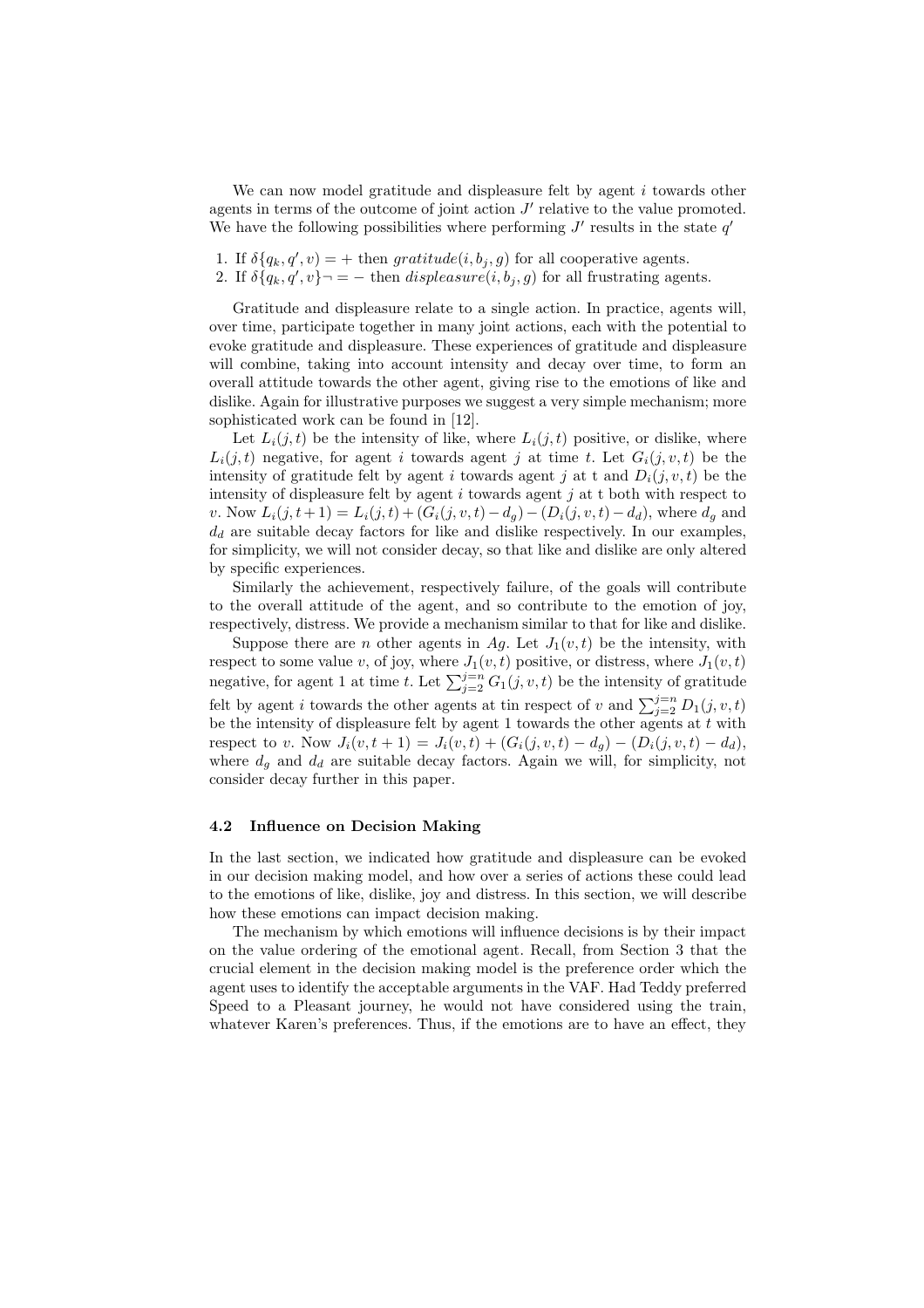must produce some change in the preference ordering. Recall, also, that some values are common goods and do not relate to any particular agent, whereas some values are promoted and demoted in respect of a specific agent.

An agent will have some initial value order. In the example, Teddy prefers pleasure to speed and speed to comfort. Thus far, our agents have considered only their own values and have decided independently of one another, but in practice the comfort and speed of Karen should have some importance for Teddy, and the speed and comfort of Teddy some importance for Karen. Suppose that they must come to a joint decision. Their two value orders can be merged on P to give either  $Ck > P > Sk > St > Ct$  or  $Ck > P > St > Sk > Ct$ : plausibly Karen will favor the first and Teddy the second since that resolves the partial order by preferring their own value. Now, because Ck is the most preferred value, and because P is preferred to St, the preferred extension will be  $(A1, A3, A5)$ , that is they both travel by train. A more interesting situation arises if we suppose that Karen orders her values  $P > Ck > Sk$ , and we assume that neither have any knowledge of the others preferences, so that each believe that there is an even chance of the other choosing plane or train. Now there are four possible merged orderings.

 $1-P > St > Ck > Ct > Sk$ ,  $2-P > St > Ck > Sk > Ct$ 

 $3-P > Ck > St > Ct > Sk$ ,  $4-P > Ck > St > Sk > Ct$ 

With these preferences, the situation is less clear, since there is no clearly preferred value. Order 1 and 2 give rise to (A2, A4, A6) and orders 3 and 4 to (A1, A3, A5). Suppose after some discussion they agree on the train, that is Teddy defers to Karen and they travel by train. The agents now consider the actual joint action, ranking states according to the method given above, that is using their own values. Teddy will feel some displeasure (0.5) towards Karen and Karen will feel gratitude towards Teddy (2.5). Accordingly, Karen will increase her liking for Teddy and Teddy will feel some dislike for Karen. Now our suggestion is that liking will influence the value order by increasing the priority given to values promoted in respect of the liked agent or by demoting the values in respect of the disliked agent. That is, as Karen's liking for Teddy increases, she is more likely to accept order 1. Similarly, Teddy is less likely to accept orders 2, 3 and 4. Like and dislike must pass some threshold to reorder the values, since otherwise the value order will be too volatile. Different agents may have different thresholds, and there may be different thresholds for different emotions. Suppose the liking of 2.5 is enough to dispose Karen to accept order 1. When the question arises again, they will travel by plane this time. Now the roles are reversed: Karen's liking for Teddy will decrease to 2, whereas Teddy will now like with intensity 2. The liking - disliking is asymmetrical because reaching the unfavored state still realises some of their values. Suppose, however, that 2.5 had been insufficient to get Karen to change her value order, but that Teddy had a very low threshold for dislike. Now Teddy may elevate St above P, and so choose the plane. This will, of course, displease Karen, and a mutual dislike will arise, so that P ceases to be so important for either of them, and they will habitually travel separately. We can see here how liking and displeasure can provide a mechanism for reciprocation: when one agent makes a concession to another, the influence of liking on the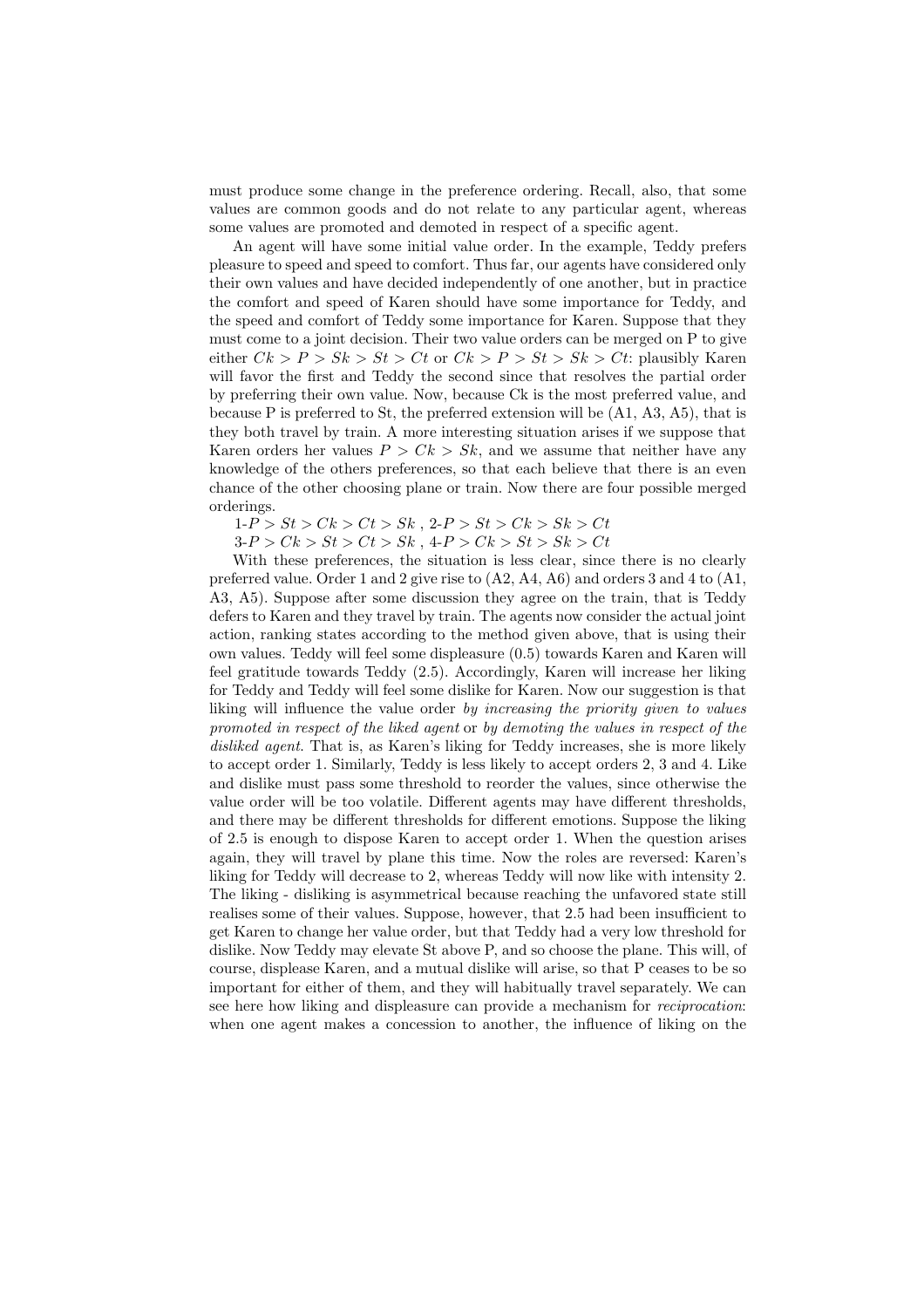part of agent who receives the concession and dislike on the part of the agent who makes the concession, influences the value order so that subsequently the roles are reversed. Where reciprocation occurs, mutual liking grows, making it more likely that these agents will value the interests of each other in subsequent decisions (a form of bonding). Where reciprocation does not occur, the influence of the value order is to diminish the importance of shared values, giving less importance to the resulting non-cooperation.

Thus far we have considered two agents with competing values relating to themselves. These emotions have a role also where several agents are involved, and the decision maker's own interests are not really of concern: this is typically the case, for example, where a manager is making decisions affecting a group of staff. Here we would expect attitudes of like and dislike to influence the way the manager orders values promoted in respect of his staff. For example, suppose that Teddy and Karen's travel arrangements were decided by their manager rather than by their mutual agreement: an indifferent manager might have the order  $(St = Sk) > P > (Ct = Ck)$ . Suppose that the manager liked Teddy better than Karen: now his ordering would become  $St > Sk > P > Ct > Ck$ . Normally, we would expect liking and disliking only to influence the order of the values with respect to particular agents *within* the overall value order. If, however, these emotions become very intense, the effect may be on the order of values, rather than merely the ordering of individuals within a value. Intense liking for Teddy might lead the decision maker to prefer Teddy's Comfort to the common good of Pleasure, and intense dislike for Karen might lead to preferring Pleasure to her Speed:  $St > Ct > P > Sk > Ck$ . At this point it may be that we think the decision making is being distorted to the point of bias: like and dislike have tipped over into love and hate (as they were termed in the original OCC model). Certainly such instances of illegitimate bias abound in human decision making, but we may wish to disallow them in an agent system, and to ensure that a value in respect of a particular agent is not promoted beyond a supposedly preferred value in this way.

We can also consider the effect of joy and distress. It is well known that the best time to ask a person for something is when they are in a good mood. A joyful agent is more likely to be amenable to requests than one experiencing distress. Thus, if the manager agent experiences a lot of joy-evoking events, it may revise its value order so that, for example, Pleasure becomes preferred to Speed. This seems natural: if a lot of time has been saved because Speed has been much promoted, Speed becomes less critical, whereas it may rise in importance if many delays have been suffered. Again, it can be seen that this can have some beneficial effects. A rigid and unchanging value order will lead to one-sided decisions, continually promoting one value at the expense of another. Experiencing joy will mean that a consistent run of success has been achieved. and so the more favored values will have been served. A mechanism which allows attention to be turned to promoting some more neglected value (remember that all the values are legitimate values worthy of promoting and that a different agent could equally well have chosen a different ordering to start with) will often be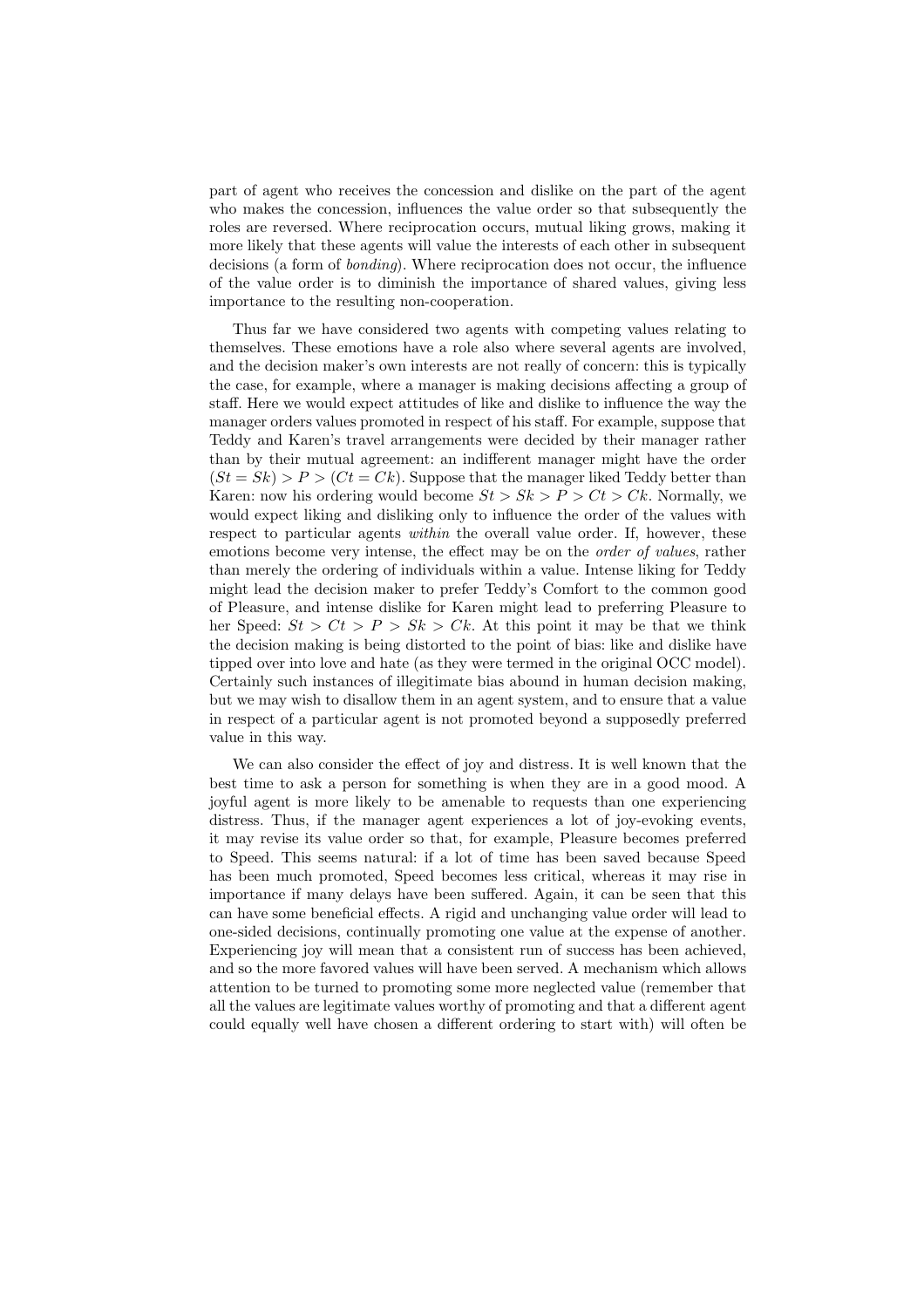desirable. Equally, the failure which gave rise to distress might have meant that the values of the decision-making agent were radically out of step with the other agents, and a more cooperative atmosphere may result from some reordering.

In this section, we have described how the emotions of gratitude, displeasure, like, dislike, joy and distress can arise in our decision-making model. We have also discussed how these emotions can influence decisions in ways which correspond to experience of human decision making, and which are likely to have beneficial effects on the decision making of a society of agents. In the next, section we will explore these points further with an extended example involving a manager and several staff.

#### 5 Extended Example

Here our extended example is based on the example used to illustrate the decision making methodology in [9]. Suppose there is an academic Head of Department (HoD) who must make a series of decisions related to his staff. The HoD has four concerns: he wishes to increase the international reputation of the Department, increase the number and quality of the papers written by members of his Department, develop the careers of his staff and, so, enhance their experience, and to keep his staff happy. The HoD thus has four values: two are common goods, Reputation (R) and Publication (P); and two relate to individuals, Experience  $(E_1, E_2 \text{ and } E_3)$  and Happiness  $(H_1, H_2 \text{ and } H_3)$ . The HoD will order these values according to his priorities. Suppose that he is most concerned for Reputation, then for Publication, then for Experience and, finally, for Happiness. Suppose also that, initially, the HoD ranks the Experience and Happiness of all his staff equally. The staff will have the values of Experience and Happiness. If they are ambitious and want to further their careers, they will value Experience over Happiness, otherwise they will prefer Happiness to Experience. We have four agents: The Head of the Department (HoD), and three staff (S1, S2 and S3)

We will use a simplified picture of the HoD's job, in which he can ask people to write papers, send them to conferences and give them places on training courses. In response, the members of staff may attend the training or not, may or may not succeed in writing a paper, and, if they go to a conference, may make an impact, enhancing the reputation of the department, or they may remain relatively anonymous. This gives the following actions, and consequent joint actions.

Possible Actions:  $\alpha_1(n)$ : HoD Send staff Sn to a conference,  $\alpha_2(n)$ : HoD Ask staff Sn to write a paper  $\alpha_3(n)$ : HoD Send staff Sn on a training course  $\beta_n, \beta_n$ , : Staff Sn does well/poorly in the conference  $\gamma_n, \gamma_n'$ : Staff Sn does /does not write a paper  $\delta_n, \delta_n$ ': Staff Sn attends /does not attend the training

Possible Joint Actions:

 $j1_n : (\alpha_1(n), \beta_n), j2_n : (\alpha_1, \beta_n), j3_n : (\alpha_2, \gamma_n), j4_n : (\alpha_2, \gamma_n), j5_n : (\alpha_3, \delta_n),$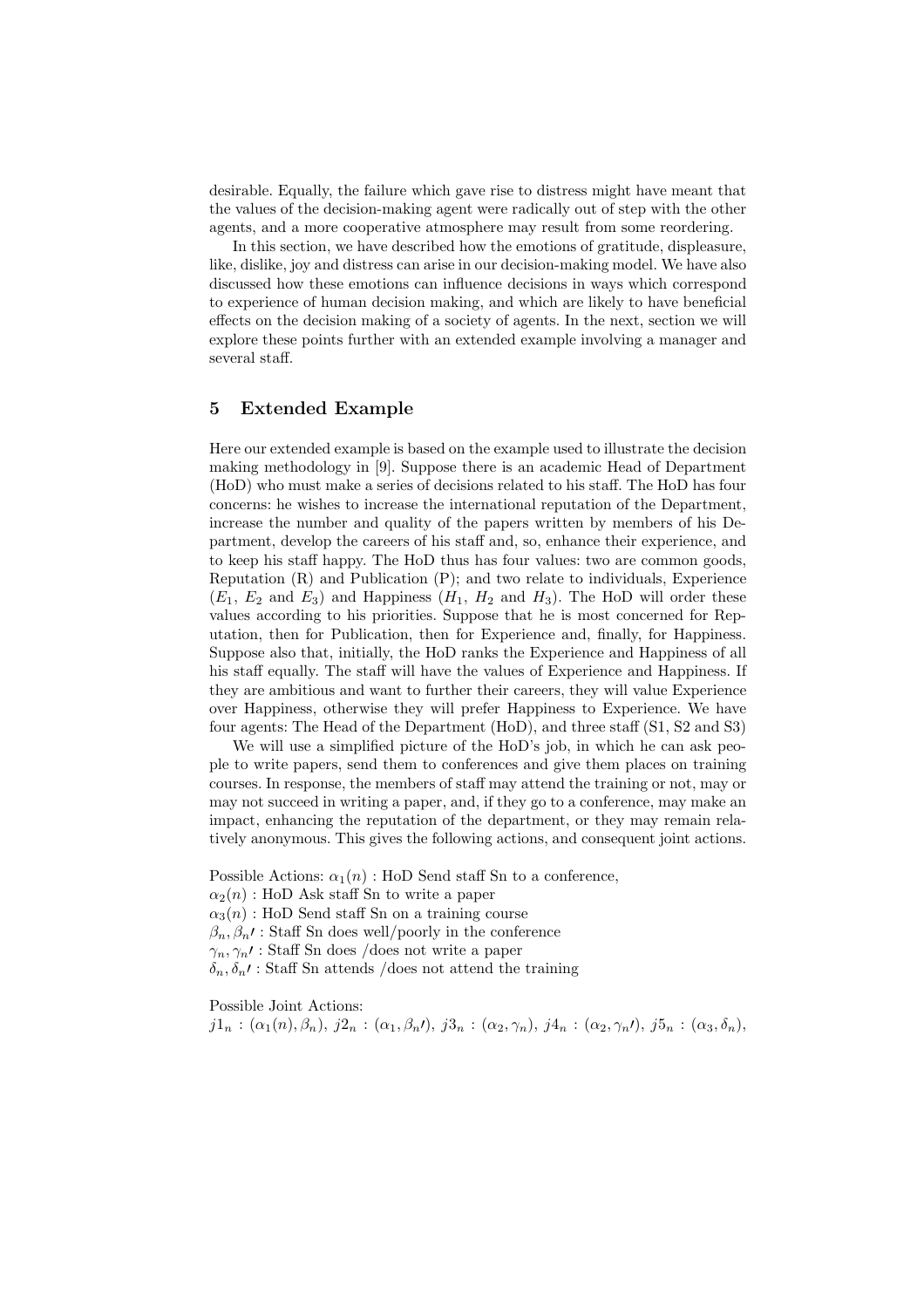# $j6_n$  :  $(\alpha_3, \delta_n)$

Next we need to see how values can be promoted. Staff enjoy attending conferences, (irrespective of how they perform), but do not enjoy training courses. Staff experience is promoted by attending training courses. Publication is promoted whenever staff write papers (writing a paper includes getting it accepted), and Reputation is promoted when a member of staff performs well at a conference. Thus: Values (V) are:

### **R** is promoted by  $i1_n$  for any n, **P** is promoted by  $i3_n$  for any n

 $H(n)$  is promoted by  $j1_n$ ,  $j2_n$ , and demoted by  $j5_n$ ,  $E(n)$  is promoted by  $j5_n$ .

We next need to define how emotions will affect the ranking of values for the HoD. Let us suppose that if the particular HoD likes a member of staff he will give more value to the happiness of that member of staff. Dislike will cause him to value the experience of the member of staff less. If the HoD experiences joy, the happiness of his staff will become more important, and the value with respect to which it is felt will diminish in importance, and conversely with distress, it will increase in importance. The effect on the value order of these changes will depend on the particular agent: some agents will be volatile and react to quite small emotional stimuli, whereas others will respond only to strong stimuli. We can represent this by associating initial weight with each value. The ordering of these weights will give the value order, and the difference between adjacent weights will represent the volatility of the agent with respect to those values. Suppose the initial weights, uninfluenced by emotions, for R, P, E and H are  $r$ ,  $p, e$  and h. Now to give the effects of the emotions in our scenario we can say:

 $r_{t_n} = r - J(R, t_{n-1})$ . That is, the weight of R decreases as joy with respect to R is experienced, and rises as distress is experienced.

 $p_{t_n} = p - J(P, t_{n-1})$ . That is, the weight of P decreases as joy with respect to P is experienced, and rises as distress is experienced.

 $e_{i_{t_n}} = e - J(E, t_{n-1}) + \min(0, L(i, t_{n-1})))$  That is, the value placed on an agent's experience decreases with joy in respect of experience and dislike for the particular agent.

 $h_{i_{t_n}} = h + J(R, t_{n-1}) + J(P, t_{n-1}) + J(E, t_{n-1}) + \max(0, L(i, t_{n-1}))$ . That is, weight placed on an agent's happiness increases with joy with respect to the other values and liking for the agent.

In what follows we will subscript the values with weights. We want the agent to initially order the values  $R > P > (E_1 = E_2 = E_3) > (H_1 = H_2 = H_3)$ . We also want the agent to rank R and P quite closely, and E and H quite closely, but to always prefer both R and P to H and E. The weights of P and R must therefore be substantially higher than those of H and E. For illustrative purposes we can use any weights with the correct properties: we arbitrarily choose  $r =$ 240,  $p = 239$ ,  $e = 7$  and  $h = 6$  for our example. Thus the initial Value Order of the HoD, Value Order at  $t = 0$  is:

$$
VO_0: R_{240} > P_{239} > (E1_7 = E2_7 = E3_7) > (H1_6 = H2_6 = H3_6).
$$

The extent of the impact of events on the emotions of gratitude and displea-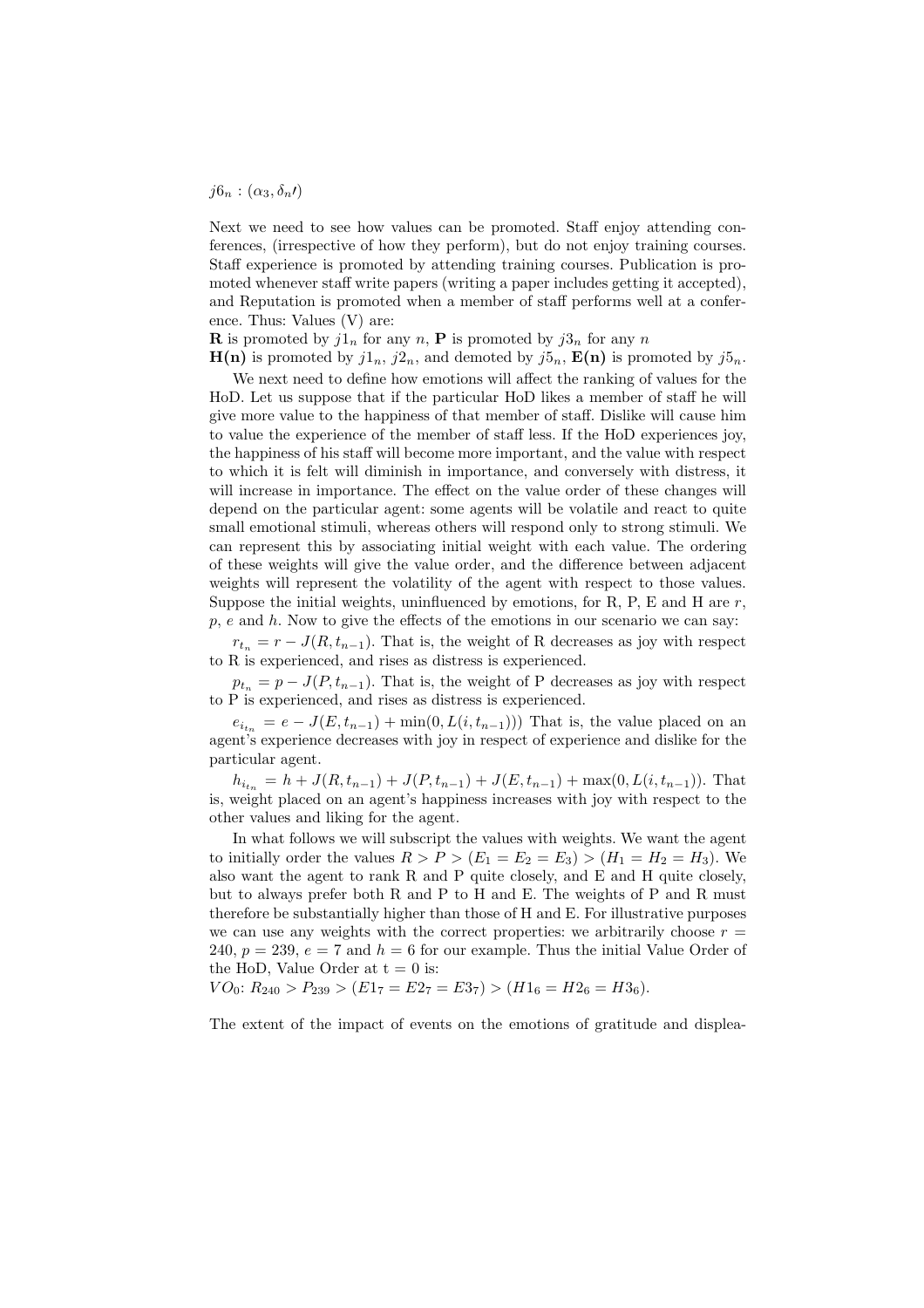sure depends, as discussed in the previous section, on how unexpected the event is. Since he assumes that his staff are ambitious, the HoD will expect that staff attend training courses when they are offered, will hope that they write a paper, but since this is not easy, recognizes that they may fail. Making a significant impact at a conference is quite unusual, and so the accomplishment of j1 will be rather unexpected. Thus, the HoD will, as opportunity arises, given  $V_0$ , try to bring about  $i$ 1,  $i$ 3 and  $i$ 5:  $i$ 5 is expected,  $(0.9)$   $i$ 3 is thought likely  $(0.6)$  and  $i$ 1 is very unexpected (0.1).

In this paper, we will only show how emotions will affect the value ordering, the other steps of the decision making process are fully discussed in [9].

Suppose, on taking over, the HoD has the chance to send all three members of staff on training courses. He will do so and expect them to attend. The state reached by  $j5_n$  will promote the HoD's fourth most important value (remember the experience of each member of staff is ranked equally, so their position is averaged), and demote his seventh most important value, since the staff do not enjoy the training, giving the state a value of 3, whereas  $j6_n$  will have a value of 2. Thus the HoD will feel gratitude with an intensity of 0.3 if a member of staff attends and displeasure with intensity 1.8 if the staff member does not attend.

Suppose S1 and S2 are suitably ambitious and so do attend, but S3 prefers happiness to experience and therefore chooses to miss the course. Because attendance was expected, the HoD will feel a little gratitude towards S1 and S2, but considerable displeasure towards S3. This also means that the HoD will feel distress rather than joy. The HoD emotional state is now:

 $L_{HoD}(S1, 1) = 0.3; L_{HoD}(S2, 1) = 0.3; L_{HoD}(S3, 1) = -1.8; J_{HoD}(E, 1) = -1.2$ His value order at time 1 then becomes

 $VO_1: R_{240} > P_{239} > (E1_{8.2} = E2_{8.2}) > E3_{6.4} > (H1_{5.1} = H2_{5.1}) > H3_{4.8}.$ 

Now the HoD will be inclined to send S1 and S2 to conferences in preference to S3. Next, suppose a conference does occur, to which only two people can be sent. Since the HoD now prefers the happiness of S1 and S2 to S3, he will choose to send them. At the conference, S1 performs very well and impresses a number of leading academics, whereas S2 is an undistinguished participant. Thus j1 is achieved in respect of S1 and  $j2$  in respect of S2. With respect to S1 R and  $H_1$ are promoted. The state reached by S1 has an importance of 10.5 to the HoD. Since the unexpectedness was 0.9, the intensity of gratitude towards S1 is 9.45. With regard to S2, the state reached has importance 5.5 and unexpectedness 0.1: thus the intensity of displeasure towards S2 is 0.55. This gives the HoD emotional state as:

 $L_{HoD}(S1, 2) = 9.75; L_{HoD}(S2, 2) = -0.25; L_{HoD}(S3, 2) = -1.8; J_{HoD}(E, 2) =$  $-1.2; J_{HoD}(R, 2) = 9.5$ 

Now the HoD has experienced considerable joy: the success of S1 at the conference leads him to raise the importance of happiness for his staff. Also it lowers the importance of R :  $VO_2$ :  $P_{239} > R_{230.5} > H1_{24.05} > (H2_{14.3} =$  $H3_{14.3}$ ) >  $E1_{8.2}$  >  $E2_{7.95}$  >  $E3_{6.4}$ .

Now the new importance of P means that the HoD turns his focus to publication and asks all three staff to write papers. Suppose that S1 and S3 succeed, but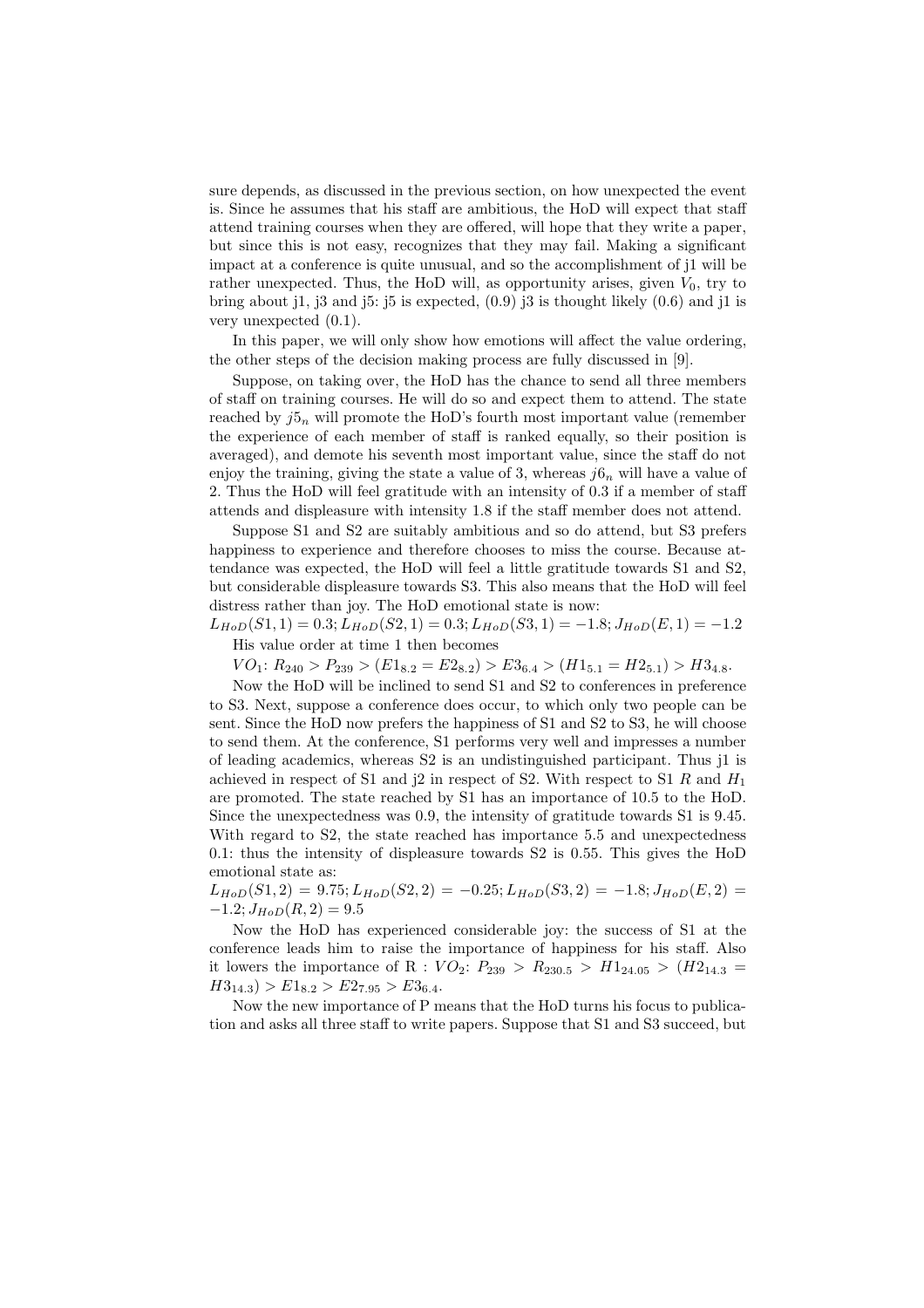S2 is unable to produce a worthwhile paper. The importance of the paper being written was 8, and the importance of failure was 8, since no other values were promoted by reaching the alternative state. Since the unexpectedness of success was 0.4, this gives rise to gratitude with respect to S1 and S3 with intensity 3.2 and displeasure towards S2 with intensity 4.8. The HoD's value emotional state becomes:

 $L_{HoD}(S1,3) = 12.95; L_{HoD}(S2,3) = -5.05; L_{HoD}(S3,3) = 1.4; J_{HoD}(E,3) =$  $-1.2; J_{HoD}(R, 3) = 9.5; J_{HoD}(P, 3) = 1.6$ 

Now S2 has failed to live up to his initial good impression: successive failures have obliterated it. S3 meanwhile has redeemed himself, and is now in favor.

 $VO_3$ :  $P_{237.4} > R_{230.5} > H1_{28.85} > H3_{17.3} > H2_{15.9} > (E1_{8.2} = E3_{8.2}) >$  $E2_{1.95}$ ).

This is, necessarily, a simplified and somewhat idealised example, but nevertheless it does serve to illustrate some important points. First, we can see that when it comes to ordering agents within a value even quite small changes can have an impact, but something rather significant is required to affect the ordering of the values themselves. Where values are ranked equally, a slight change will make a difference: this is useful in that equally ranked values impede the ability of the decision making approach to reach definite conclusions, meaning that decisions may be arbitrary. Second, we can note that the short-term promotion of happiness by staff 3 when he missed the training course, was not in his long-term interests since, subsequently, he was overlooked for conference attendance. Thus, the mechanism fosters cooperation with the wishes of the HoD. Thirdly, we can see that the effect of joy is to enable a shift in focus: the success of S1 at the conference meant that reputation did not need to be given such a high priority. Finally, the example suggests that some decay on joy may be required: although the short-term shift in focus was desirable, we might prefer to see the standard preferences reasserting themselves after a while.

### 6 Concluding Remarks

In this paper, we have shown how we can integrate emotions into a rational decision making process by which an agent chooses between alternative courses of action, building on previous work, especially [13] for emotions and [9] for decision making. Whereas [13] focused on the role of hope and fear, however, we have in particular investigated the emotions of gratitude and displeasure, like and dislike, joy and distress. These emotions seem to play a beneficial role in decision making in that:

- 1. Emotions can motivate choice between actions which seem equally desirable from a purely rational perspective
- 2. The motivation in 1 provides a mechanism which fosters cooperation, since cooperative agents will be favored over less cooperative agents
- 3. Emotions provide a mechanism by which an agent can re-evaluate its priorities, avoiding a single-minded pursuit of one goal to the exclusion of other desirable goals.